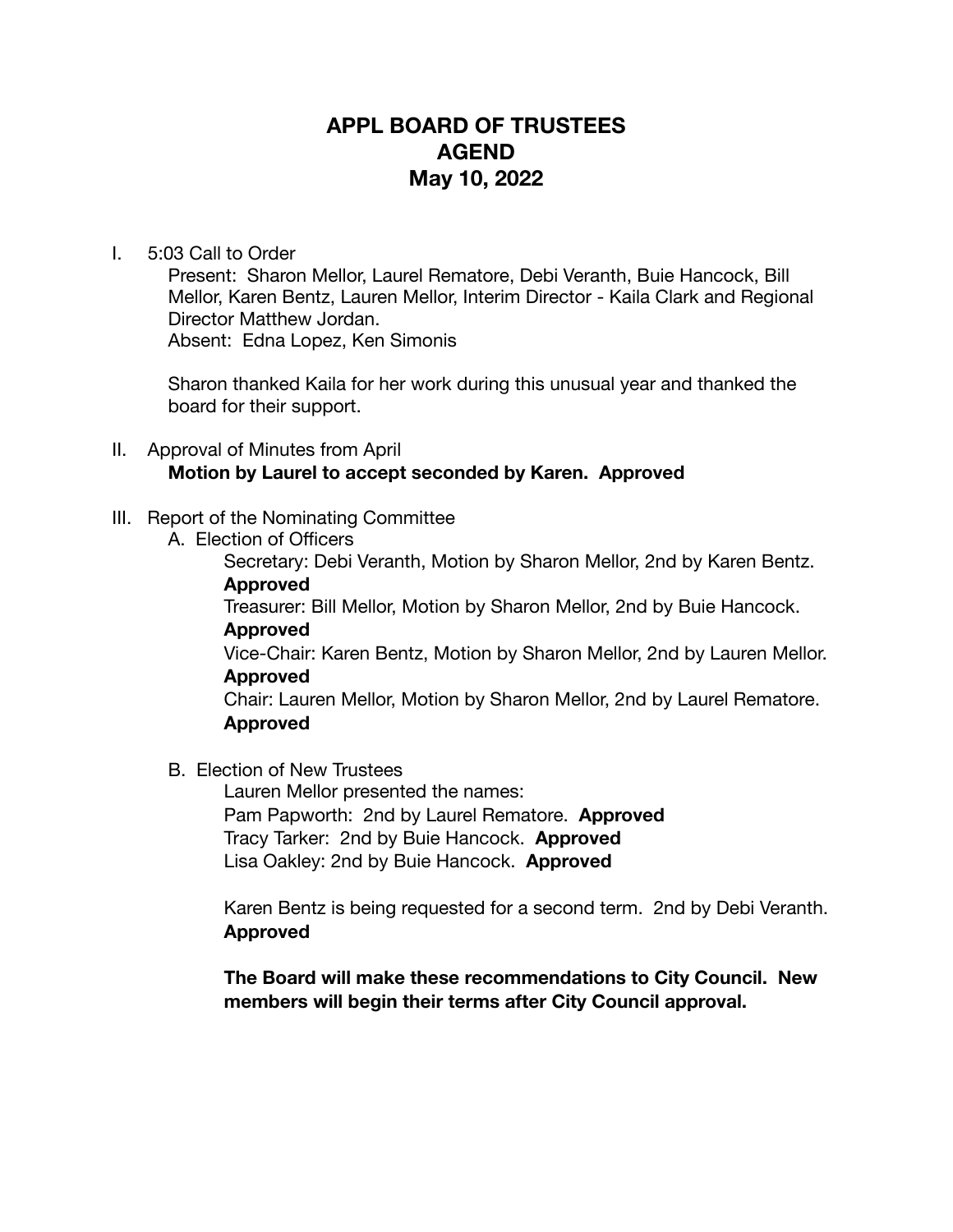C. Plan for New Trustee Orientation

 The new trustees will be provided a training by Matthew Jordon and other board members one hour before our next board meeting (7/12/22).

IV. Report of the Selection Committee

An applicant was selected and declined the offer. We are currently advertising.

V. Library Policy

There was discussion as to the use of days off for adverse weather. Debi Veranth presented the current policy and the proposed policy. Laurel 2nd. **Approved.** 

The new policy will be:

*The Director, with approval from the Board Chair, may declare when* administrative leave will be given for adverse weather. After 90 days of *employment, if Anna porter Public Library is closed due to adverse weather conditions or other events, employees scheduled to work during the period of closure will be paid for the period of time the facility is closed, up to a maximum of 40 hours per fiscal year, unless otherwise prescribed by the board.* 

VI. Presentation and Approval of Budget Request to the City of Gatlinburg.

Ken Simonis was not present and has resigned from the board. The board has formed a special task force to work with Kaila Clark to get this ready for the City of Gatlinburg. Members include: Bill Mellor, Sharon Mellor, Lauren Mellor and Debi Veranth.

- VII. Standing Reports
	- A. Treasurer's Report

 Ken Simonis was not present to give his report.

B. Interim Director's Report (Kaila Clark)

 Kaila Clark gave her report and an update to the proposed acquisition of Archival Storage Units and RFID Security System. **Lauren Mellor made a motion to ask the city for a total of 327,000 to include our regular funding plus six percent and ask for funding of these two special projects. Debi Veranth 2nd. Approved**